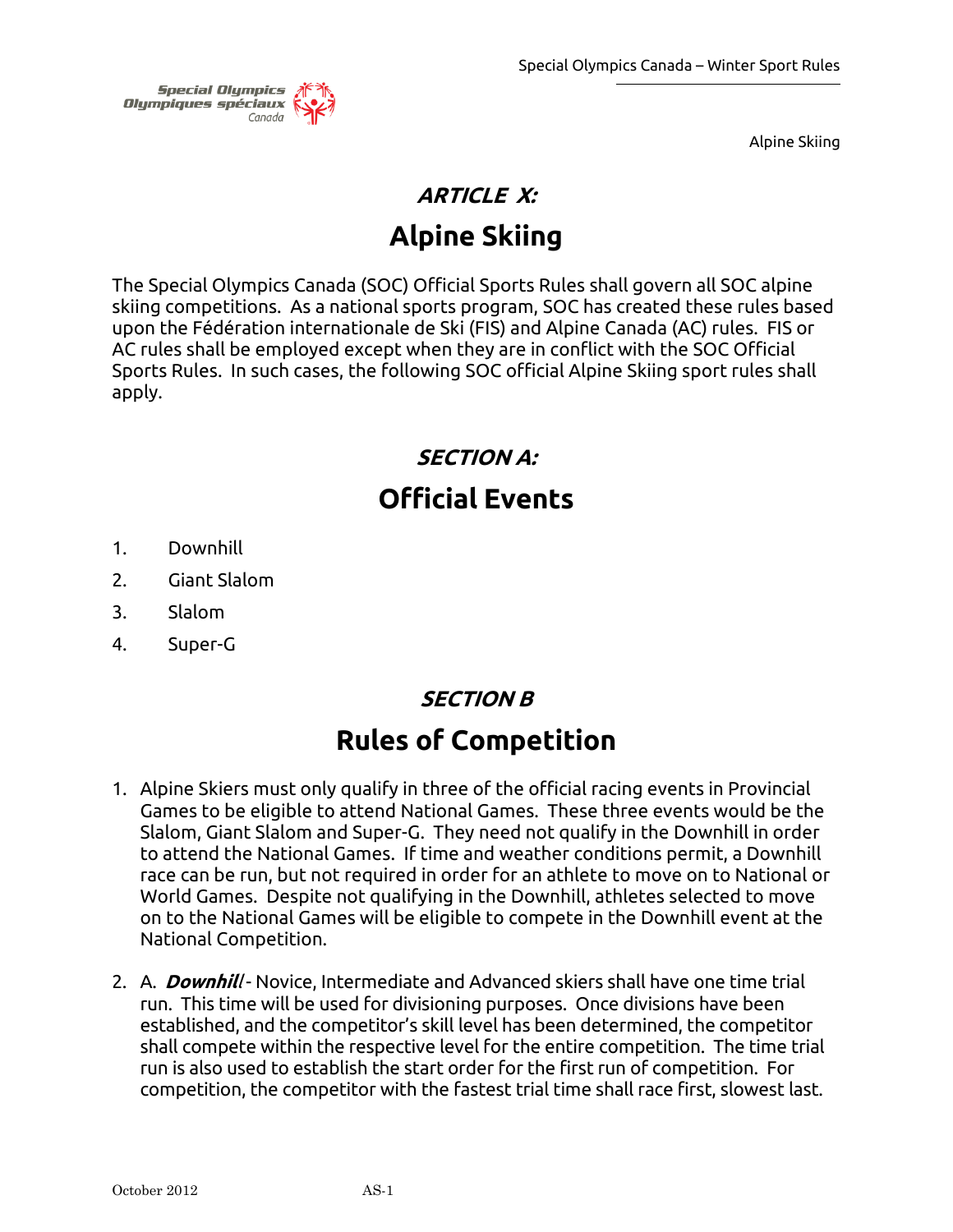

B. **Giant Slalom** - Novice, Intermediate and Advanced skiers shall have two time trial runs, with the fastest time used to determine their division for competition. Once divisions have been established, and the competitor's skill level has been determined, the competitor shall compete within the respective level for the entire competition. Time trials are also used to establish the start order for the first run of competition. In the first run of competition within each division, the fastest trial time starts first, slowest last. The start order for the second run is determined by inverting the order of finish of the first run within each division.

C. **Slalom** - Novice, Intermediate and Advanced skiers shall have two time trial runs, with the fastest time used to determine their division for competition. Once divisions have been established, and the competitor's skill level has been determined, the competitor shall compete within the respective level for the entire competition. Time trials are also used to establish the start order for the first run of competition. In the first run of competition within each division, the fastest trial time starts first, slowest last. The start order for the second run is determined by inverting the order of finish of the first run within each division.

D. **Super-G** - Novice, Intermediate and Advanced skiers shall have two time trial runs, with the fastest time used to determine their division for competition. Once divisions have been established, and the competitor's skill level has been determined, the competitor shall compete within the respective level for the entire competition. Time trials are also used to establish the start order for the first run of competition. In the first run of competition within each division, the fastest trial time starts first, slowest last.

\*NOTE: If time in the race schedule is restricted and divisioning within each discipline is not possible, then, for purposes of divisioning, each skier shall have two time trial runs on a modified Giant Slalom course of their ability level, with the fastest time used to determine their division for competition.

- 3. During competition, if a competitor should move out of the general direction of the line of the course (fall, miss a gate, ski comes off, etc.) he/she shall have 1 minute from the time of the deviation to re-enter the course. A competitor who fails to adhere to this 1 minute time limit or receives physical assistance of any kind shall be disqualified. Disqualification shall be determined by the gate judge assigned to the gate closest to where the infraction occurred. The gate judge is responsible for timing the 1 minute.
- 4. The minimum and maximum requirements for gates, vertical drops, slope gradients, and other elements that are necessary for the course-setters to consider when setting novice, intermediate and advanced courses are identified in these following rules.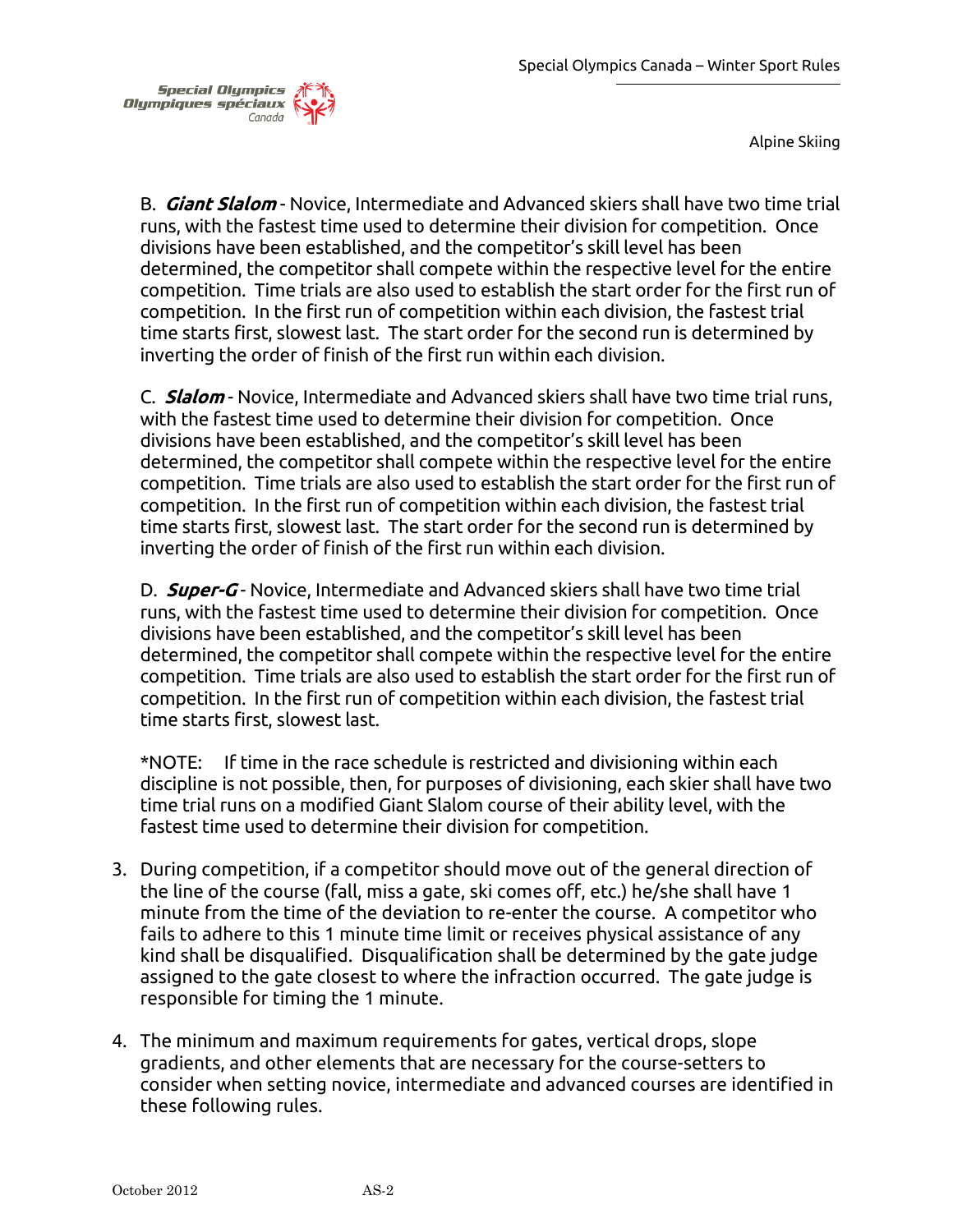

# **NUMBER OF GATES**

\*Includes start and finish gates. Each gate shall consist of a turning pole and outside pole, which are of the same colour. Gates shall be of alternating colours as one proceeds through the course.

\*\*Vertical Drop: The vertical distance in elevation between the start and the finish.



# **DOWNHILL**

Requirements: Course should be set on trail with slope gradient constant (No counter-slopes/sidehills). Course should be set on trail with width of no less than 30 metres (95 feet). Course should be set in such a manner that the competitors will start a turn no less than 2.5 to 3.5 seconds after initiating the previous turn.

NOVICE:

Number of Gates\*: 5 minimum, 10 maximum

Vertical Drop\*\*: 15m (50ft) minimum, 60m (195ft) maximum

Slope Gradient: 10% minimum, 20% maximum. Beginner to Intermediate terrain.

# INTERMEDIATE:

Number of Gates\*: 8 minimum, 15 maximum

Vertical Drop\*\*: 30m (95ft) minimum, 80m (260ft) maximum

Slope Gradient: 15% minimum, 28% maximum. Intermediate terrain.

# ADVANCED:

Number of Gates\*: 10 minimum, 20 maximum

Vertical Drop\*\*: 100m (310ft) minimum, 500m (1,620ft) maximum

Slope Gradient: 15% minimum, 28% maximum. Intermediate terrain.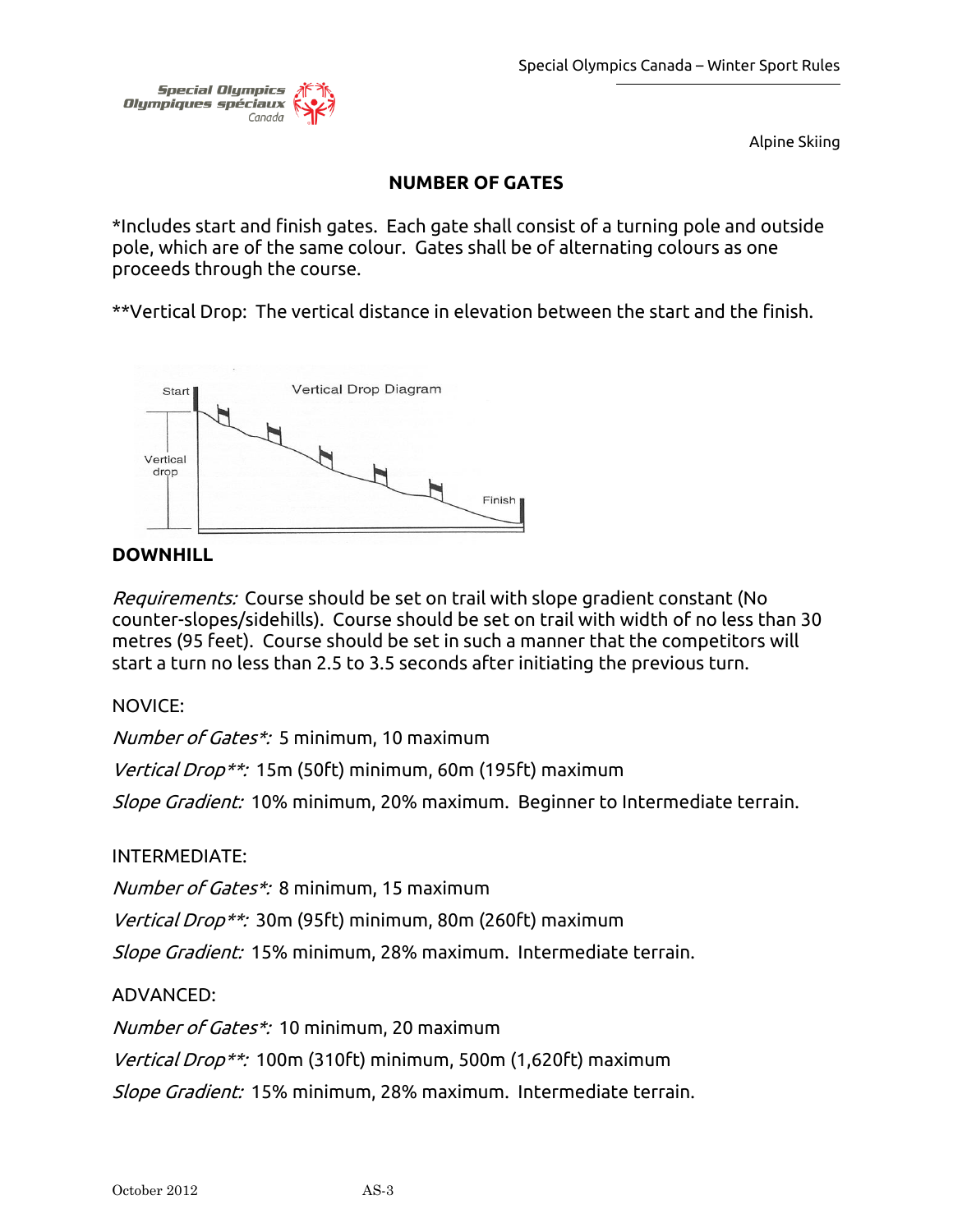

# **GIANT SLALOM**

Requirements: Course should be set on trail with slope gradient which is relatively constant (No counter-slopes/sidehills). Course should be set on trail with width of no less than 30 metres (95 feet). Course should be set in such a manner that the competitors will start a turn no less than 1.5 to 2.5 seconds after initiating the previous turn.

#### NOVICE:

Number of Gates\*: 7 minimum, 15 maximum

Vertical Drop\*\*: 15m (50ft) minimum, 60m (195ft) maximum

Slope Gradient: 10% minimum, 20% maximum. Beginner to Intermediate terrain.

#### INTERMEDIATE:

Number of Gates\*: 10 minimum, 20 maximum

Vertical Drop\*\*: 30m (95ft) minimum, 80m (260ft) maximum

Slope Gradient: 10% minimum, 28% maximum. Intermediate terrain.

#### ADVANCED:

Number of Gates\*: 15 minimum, 45 maximum

Vertical Drop\*\*: 80m (260ft) minimum, 350m (1,140ft) maximum

Slope Gradient: 20% minimum, 45% maximum. Intermediate to Advanced terrain.

#### **SLALOM**

Requirements:Course should be set on trail with slope gradient which is relatively constant. (No counter-slopes/sidehills). Course should be set on trail with width of no less than 25 metres (81 feet). Course should be set in such a manner that the competitors will start a turn no less than 0.75 to 1.5 seconds after initiating the previous turn.

#### NOVICE:

Number of Gates\*: 10 minimum, 15 maximum

Vertical Drop\*\*: 15m (50ft) minimum, 50m (162ft) maximum

Slope Gradient: 10% minimum, 20% maximum. Beginner to Intermediate terrain.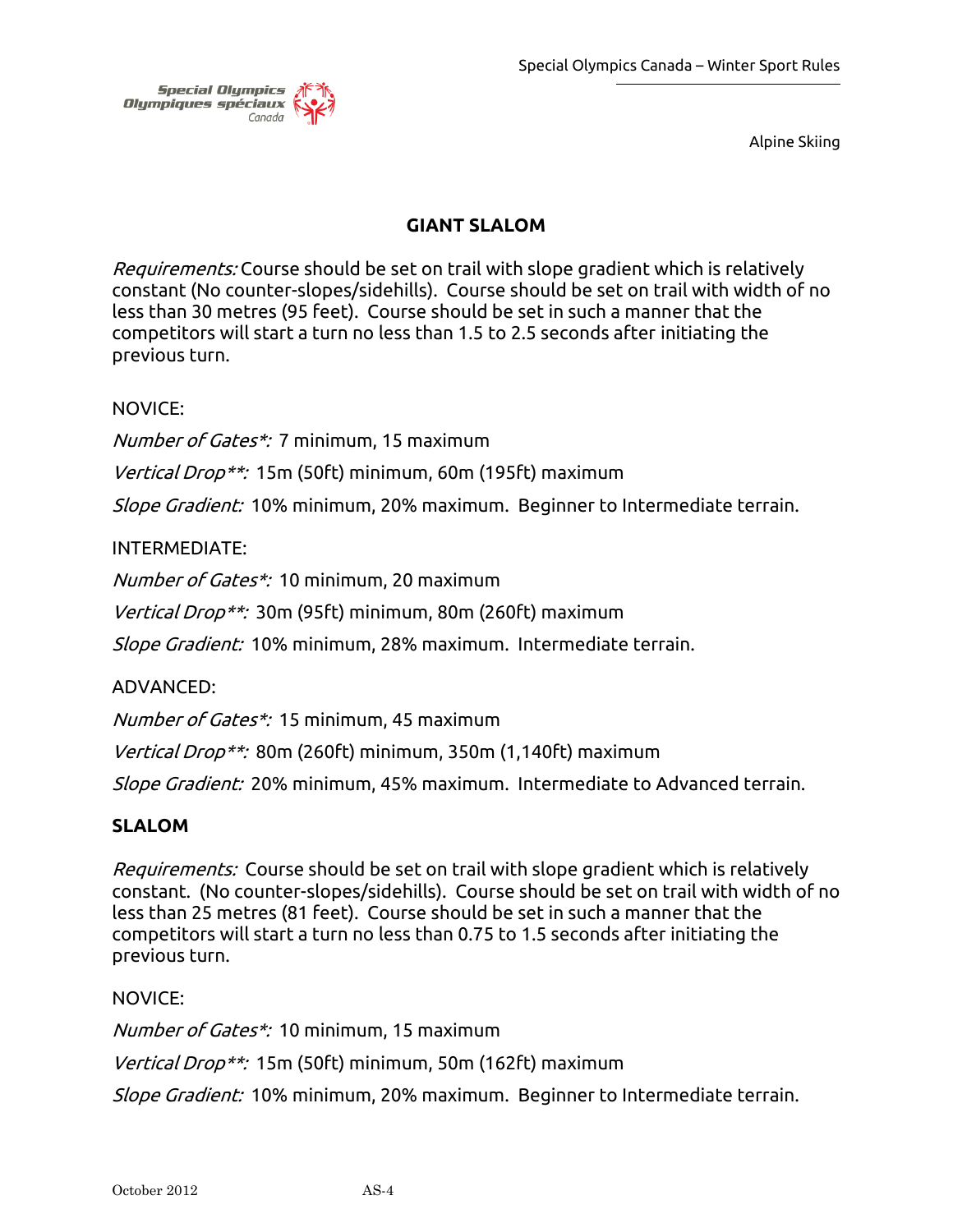

#### INTERMEDIATE:

Number of Gates\*: 20 minimum, 30 maximum

Vertical Drop\*\*: 30m (95ft) minimum, 80m (260ft) maximum

Slope Gradient: 20% minimum, 28% maximum. Intermediate terrain.

ADVANCED:

Number of Gates\*: 35 minimum, 60 maximum

Vertical Drop\*\*: 60m (195ft) minimum, 180m (600ft) maximum

Slope Gradient: 20% minimum, 45% maximum. Intermediate to Advanced terrain.

# **SUPER-G**

Requirements: Course should be set in such a manner as to cause competitors to initiate a turn not less than 2.0 to 3.0 seconds from the previous turn.

The distance between gates shall be not less than six metres and not more than eight metres. In the advanced Super-G, the course may be set in a variety of long and medium turns, but Novice and Intermediate courses should be rhythmical.

#### NOVICE**:**

Number of Gates\*: 5 minimum, 10 maximum

Vertical Drop\*\*: 50 m (162ft) minimum, 100m (325ft) maximum

*Requirements:* Low intermediate to novice terrain with a constant gradient.

# INTERMEDIATE:

Number of Gates\*: 12 minimum, 25 maximum

Vertical Drop\*\*: 100 m (325ft) minimum, 200m (650ft) maximum

Requirements: Intermediate terrain with a constant gradient.

# ADVANCED:

Number of Gates\*: 18 minimum, 35 maximum

Vertical Drop\*\*: 150 m (487ft) minimum, 300m (975ft) maximum

Requirements: High intermediate to advanced terrain and may be variable gradient.